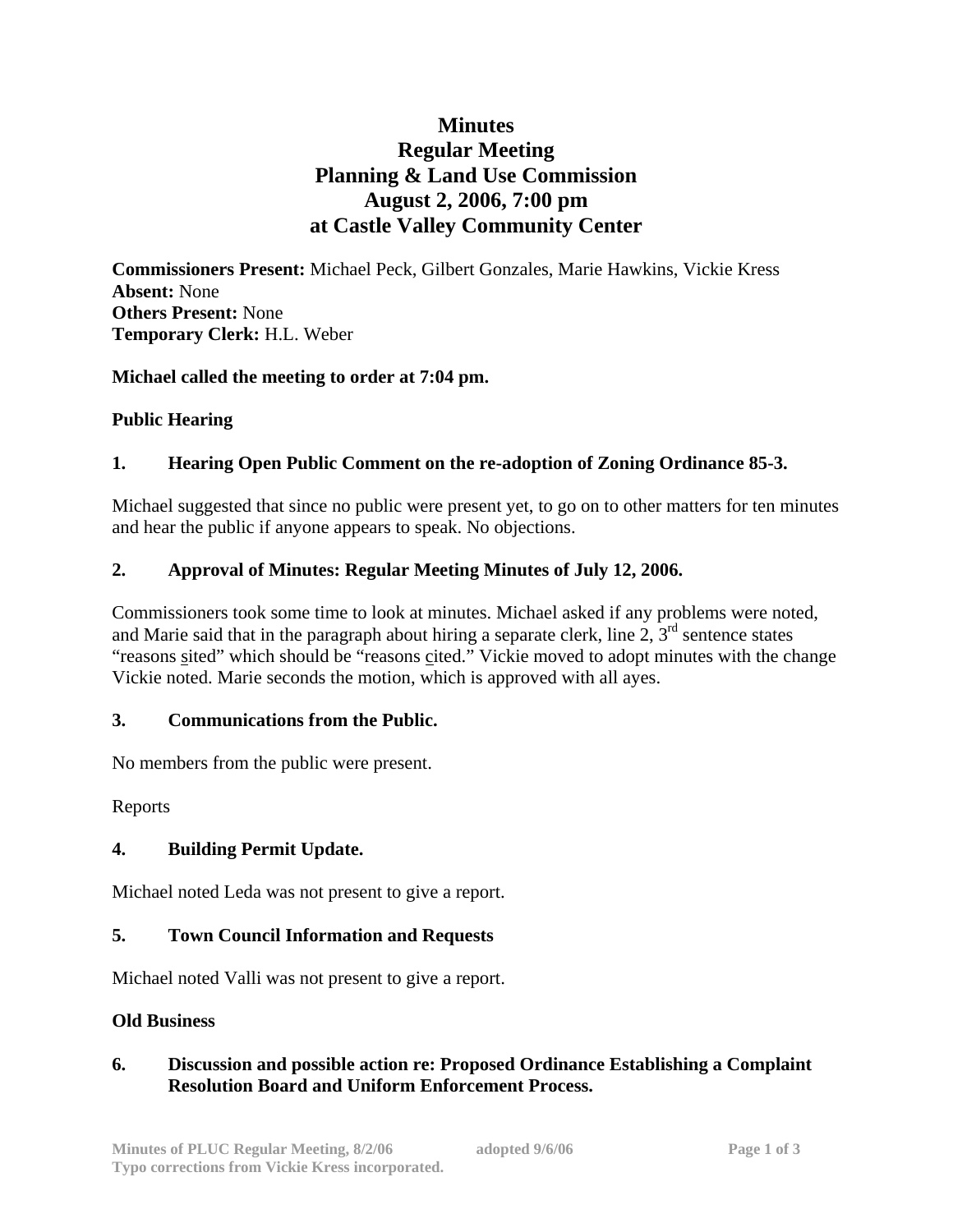Vickie moved to un-table item 6, Gil seconded the motion and it was approved with all ayes. Vickie reported she made an outline of yesterday's discussion of a possible complaint resolution board and process. She said that everyone in PLUC, the Town Council and a couple of citizensat-large were going to be involved in process. After an inquiry from Gil, Michael explained that this is the preliminary part of the complaint resolution process, before matters go to courts, when it is determined whether ordinance is broke, etc. Marie objected to the proposal that complainants would have to make a \$20 deposit to accompany a complaint. Michael replied that there will be more discussion of details of the process, that this is just the beginning of discussions, and that eventually law enforcement may be involved in the process.

Gil expressed concern about the town being involved, whereas others had concerns law enforcement was involved. Michael explained so far, the process is that somebody comes in with a complaint, fills out a form, and reads the ordinances to verify there is possible violation of an ordinance. Someone would then volunteer to call the person being complained about and see if a resolution can be found. If at that point, no resolution is reached, then two people go out to investigate whether a complaint has be violated. If it seems one has, the two would turn in report. If no resolution is reached at that stage, the process moves into nuisance ordinance and a law enforcement officer would be called to visit the person being complained about, explain that an ordinance is being violated, describe measures taken so far, and state that if no resolution is reached a punishment will be issued (usually a fine).

Gil moved to remove the discussion from the agenda, Vickie seconded and the motion was approved with all ayes.

# **7. Discussion & possible action re: Reviewing the Castle Valley General Plan.**

Commissioners agreed to keep the item tabled.

## **8. Discussion & possible action re: Re-Adoption of Zoning Ordinance 85-3 to correct a past omission.**

Vickie moved to un-table item 8, Gil seconded and the motion was approved with all ayes.

Vickie noted some changes needed in Section II. Enforcement. III.1 Punishment and Fines. Under A, she said what class of misdemeanor violation should be defined. After some group discussion, it was agreed that "Class B" should be inserted before the word "misdemeanor."

The group also agreed that "/or" should be inserted before the "a term of imprisonment."

In B, Vicki noted that the first mention of Mayor was not capitalized.

Vicky moves to forward the Zoning Ordinance to the Town Council, with the three changes agreed upon in Section II. III.1 Punishment and Fines. Gil seconded the motion which was approved with all ayes.